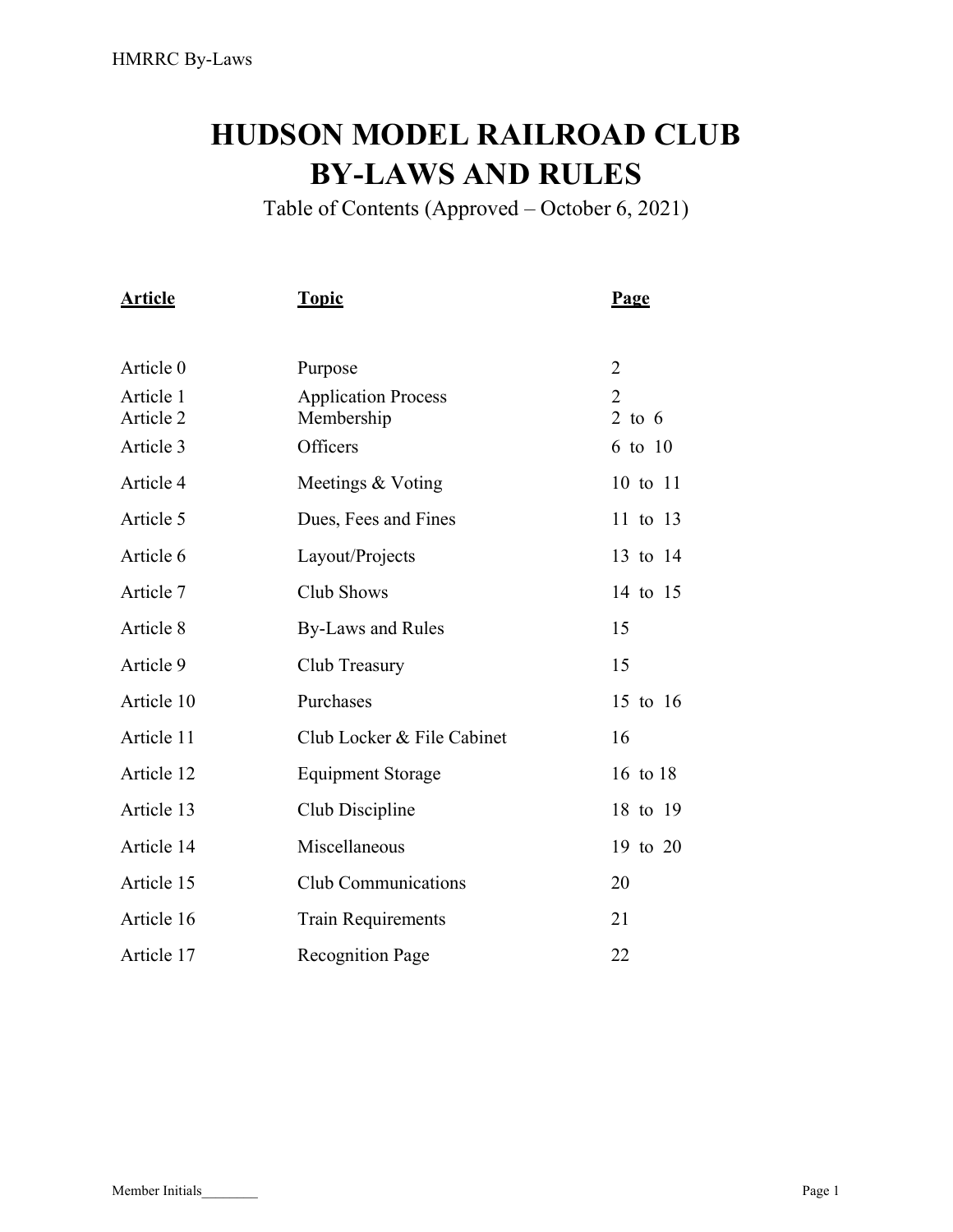# HUDSON MODEL RAILROAD CLUB BY-LAWS AND RULES

#### Article 0 - PURPOSE

#### 0.1 Purpose:

The main purpose of the Hudson Model Railroad Club (hereinafter "Club") shall be to enjoy and promote all phases and aspects of the hobby of Model Railroading.

#### 0.2 Non-Profit

The Club shall be a non-profit organization.

#### 0.3 Educational and Social

The Club is both an educational organization in which its members can learn about the various technical aspects of model railroading as well as a social organization. As a social organization, members have the opportunity to meet and enjoy the company of other members who have the same or similar interests in the hobby of model railroading.

#### Article 1 - APPLICATION PROCESS

#### 1.1 Purpose

The purpose of the application process is to facilitate acceptance of membership based upon best fit needs of the club and the club atmosphere. (See Application Process on the current membership application).

#### Article 2 - MEMBERSHIP

There shall be five (5) categories:

#### PROBATIONARY STATUS FULL **JUNIOR** ASSOCIATE INACTIVE

·

2.1. PROBATIONARY STATUS: All members must first be PROBATIONARY members. This is a period of time of not less than six (6) calendar months and not more than twelve (12) calendar months. The purpose of the PROBATIONARY period is to determine whether or not the PROBATIONARY member will be a successful addition to the Club. This is determined on the basis of four criterion: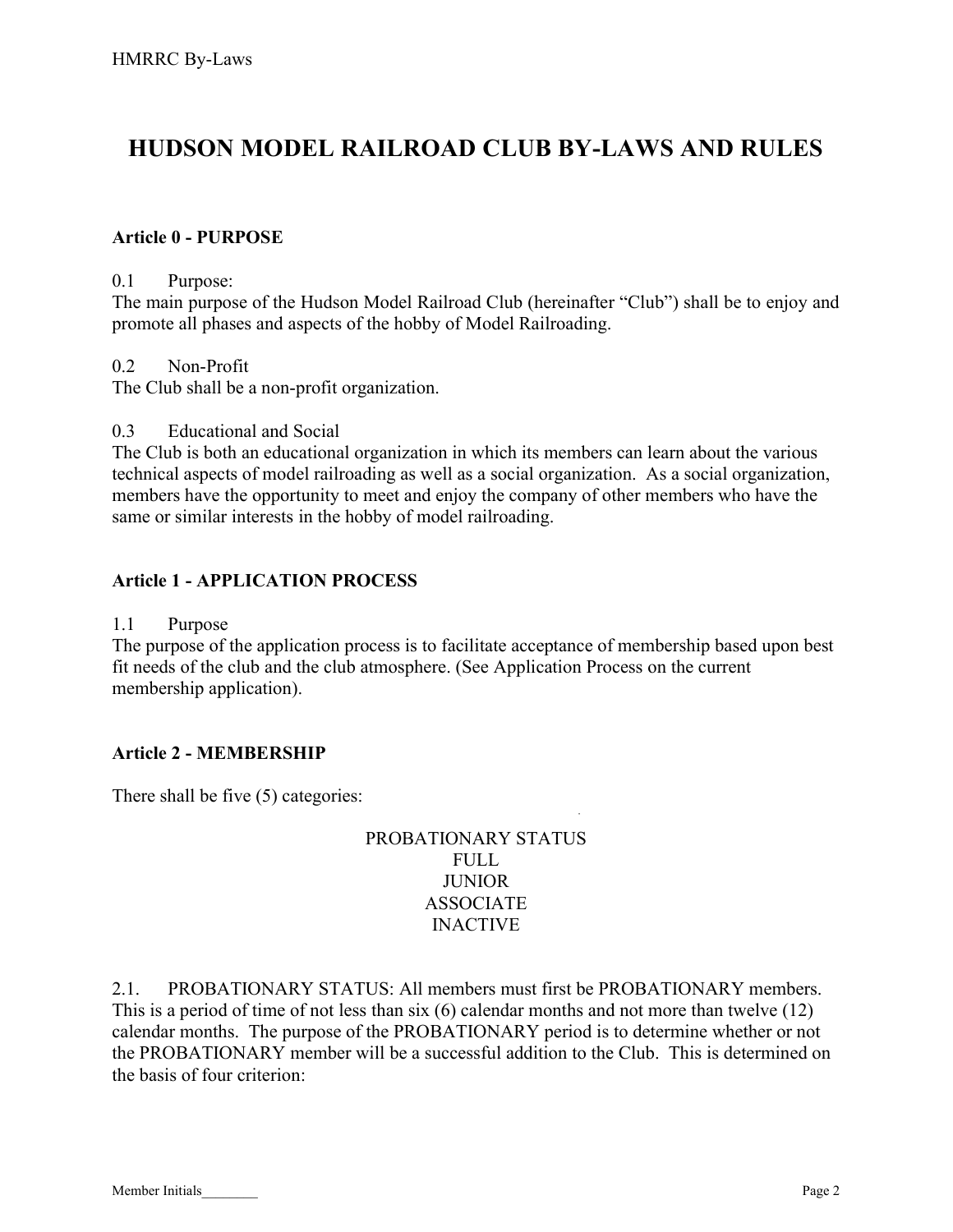2.1.1. Regular attendance at Official Club Meetings – A demonstrated interest in the Club, its members and its activities is essential to membership in "Good Standing".

2.1.2. Consistent payment of monthly dues – The Club has expenses both for its regular maintenance and upgrades to the layout. Membership is a shared responsibility and timely payment of regular dues is essential to membership in "Good Standing".

2.1.3. Participation in Club activities – There is always work to be done on a large model railroad. Membership involves more than simply "running trains". Members are expected to contribute their time and effort in making the Club better. There are many ways this can be done but a lack of participation indicates a lack of interest in the betterment of the organization. A lack of interest is contrary to membership in "Good Standing".

2.1.4 Prospective members with past expulsion of membership are required to have a full twelve (12) month probationary status.

#### 2.2. PROBATIONARY Requirements:

2.2.1. The PROBATIONARY membership commences upon the day that the application

process is complete which includes receipt of the following: (1) Clear background checks as required by the State of Pennsylvania for members 18 years of age and older (State Police criminal history, Dept. of Human Services Child Abuse History Clearance, and a fingerprint based federal criminal history (FBI). (2) The initiation fee is paid (See current membership application for additional details and fees). Any fees paid are nonrefundable. Dues for probationary members shall be the same as ASSOCIATE and JUNIOR member dues. The PROBATIONARY membership concludes when one of the following takes place:

2.2.2 The conclusion of twelve (12) calendar months as a PROBATIONARY member with no change in status. If the PROBATIONARY status is denied, the applicant must undergo the new application process if he or she still wishes to become a member.

2.2.3 A majority vote at a regular Club meeting that votes the PROBATIONARY member to FULL, JUNIOR or ASSOCIATE status.

2.2.4. A majority vote at a regular CLUB meeting that votes to deny membership to the PROBATIONARY member. (This can happen at any time during the twelve-month period.)

2.2.5 After 6 months a person in probationary status is brought forward at an official club meeting for approval as a member by recommendation of a current full member.

2.2.6 Upon acceptance into probationary status, the potential member 18 years of age or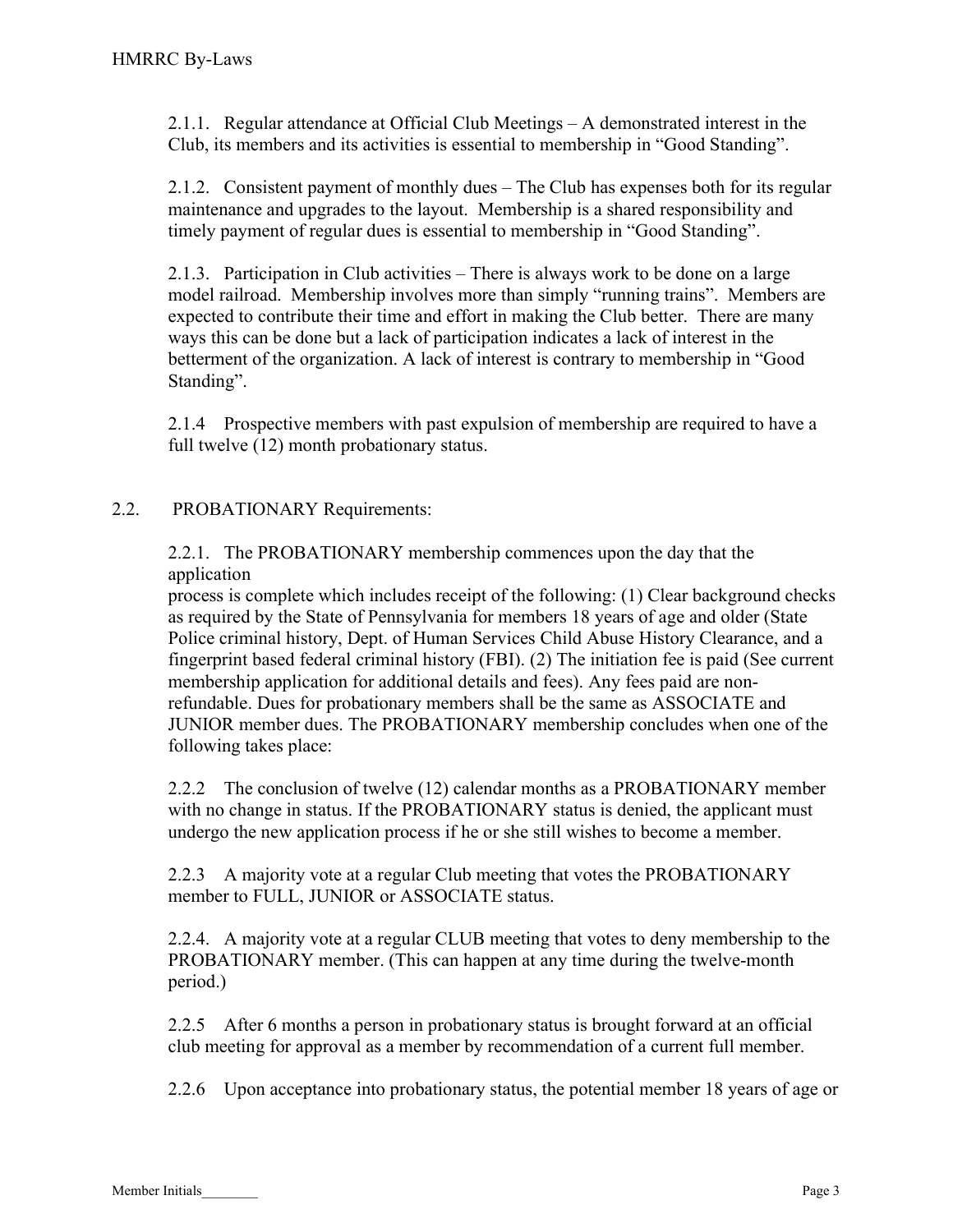older will be placed under the direction of the VP that corresponds to their primary interest. (Scenery/DCC/Track). Probationary Junior members will be assigned a full member sponsor until they are 18 years of age.

#### $2.3.$  FULL:

FULL members must be at least eighteen (18) years of age and have successfully completed their PROBATIONARY membership.

#### 2.3.1. FULL (Participating)

These are FULL members that regularly attend Club meetings and participate in Club activities, work projects, and open houses.

#### 2.3.2. FULL (Nonparticipating)

These are FULL members that attend less than fifty percent (50%) of regularly scheduled Club meetings in any six (6) month period and do not participate in Club activities and work projects.

2.3.2.1 The Executive Board shall notify the member and the membership of those FULL members that meet the "Nonparticipating" criterion. "Nonparticipating" members may not store equipment or rolling stock in "Type One" conditions (Article 12). Such equipment is to be removed by the member within one (1) week of notification. Failure to remove the equipment within one (1) week will result in two (2) members of the Executive Board carefully packing the equipment into Type Two storage until the member is again able to regularly participate in Club meetings and activities.

2.3.2.2. Return from (Nonparticipating) to (Participating) shall be by Executive Board affirmation following six (6) consecutive months of participation as defined in 2.3.2.

# 2.4. ASSOCIATE:

This category has been re-established to serve three (3) purposes: (1) for model railroaders who want to belong to a club but because of their current commitments, they are unable to participate as a Full member; (2) for new model railroad enthusiasts who wants to learn more about model railroading but are unsure about becoming a Full member; or (3) for anyone who has a desire to be generally associated with a model railroad club. Dues shall be as outlined in Article 5. Associate members do not receive a key, cannot vote at Official Club Meetings, and are not given any Type 1 Storage (see Article 12)

# 2.5. JUNIOR:

This category was set up to allow young people (12 to 17 years of age) the opportunity to join the club under the sponsorship of a FULL member or an applicant for FULL membership. The sponsor must be at the club when junior member is present and assumes responsibility for the behavior of the JUNIOR member. Dues shall be as outlined in Article 5.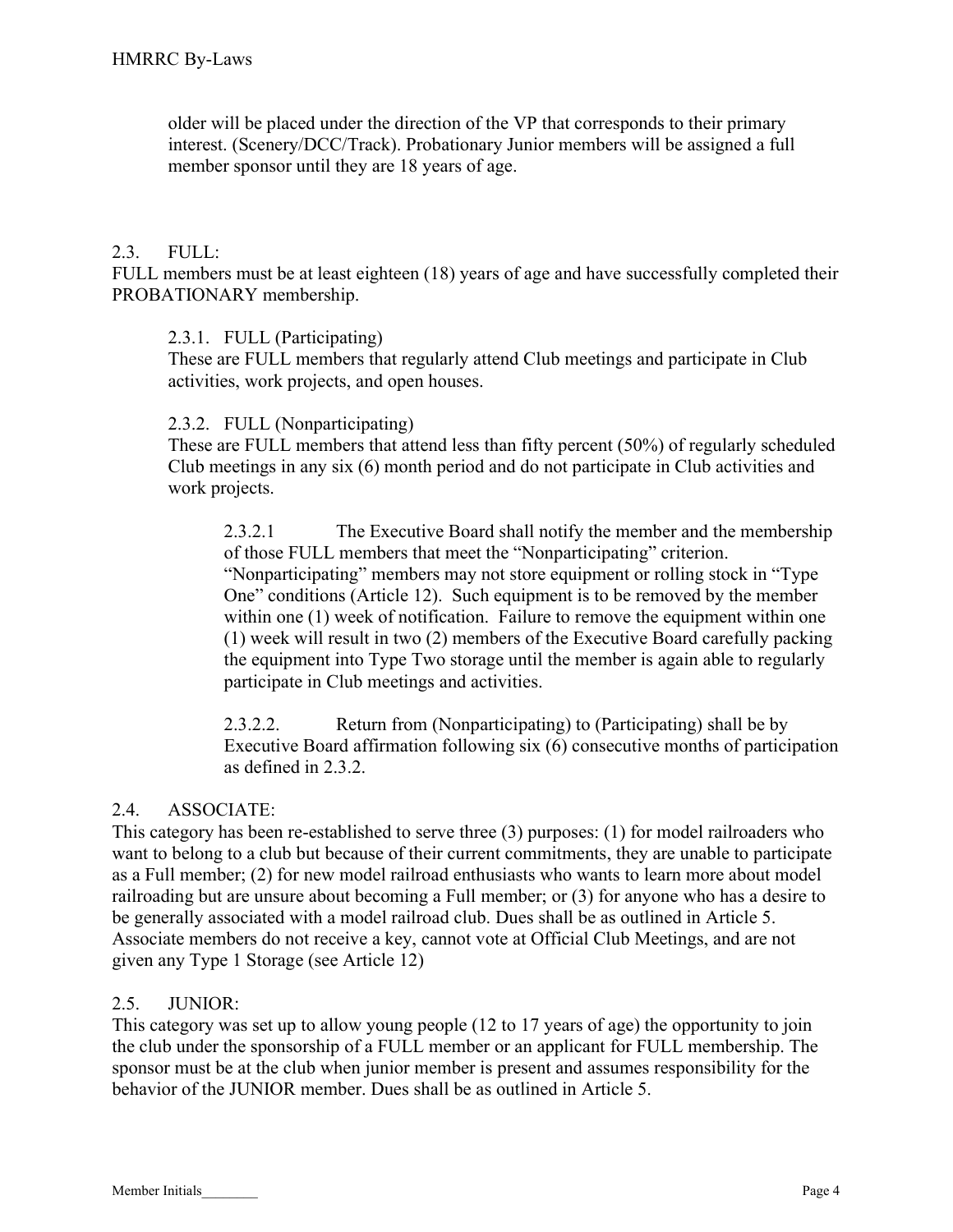#### 2.5.1. JUNIOR Voting:

A JUNIOR member who has been a member of the club for at least two years, is in "Good Standing" and who has become 16 years of age may apply to have voting rights. ·That JUNIOR member would have to have a FULL member, other than his/her sponsor, recommend that he/she be granted voting privileges. Approval is by secret ballot at a normal monthly meeting.

#### 2.5.2. JUNIOR Elected Representative:

The JUNIOR members may elect a representative from the group of JUNIOR members. This representative would serve in only an advisory position and would attend Executive Board meetings only upon invitation of the Club President. This position would be effective the first week of each calendar year and would last for one year.

#### 2.5.3 JUNIOR Sponsors

The JUNIOR member will be assigned a sponsor upon acceptance into probationary status

2.5.4 JUNIOR member parent(s)/guardian(s)

A parent or guardian of JUNIOR members ages 12 through 15 must remain present on the club property while the JUNIOR member is at the club. Any deviation from this must have approval from the executive board on a case by case basis.

#### 2.6. INACTIVE:

Any member may voluntarily enter INACTIVE status by written request to the Club Officers. Involuntary placement into INACTIVE status is pursuant to Article 5.1.4.3.

2.6.1. INACTIVE Membership Restrictions:

2.6.1.1. INACTIVE members shall not have keys or unaccompanied access to the building.

2.6.1.2. INACTIVE members are prohibited from voting or layout operations.

2.6.1.3. All personal property of INACTIVE members is to be removed from the Club premises.

2.6.1.4. Engine prefixes of INACTIVE members shall be maintained by the Secretary/Treasurer.

2.6.1.5. No member may remain on INACTIVE status for more than six (6) consecutive calendar months. Members INACTIVE for more than 6 months will result in termination of their membership.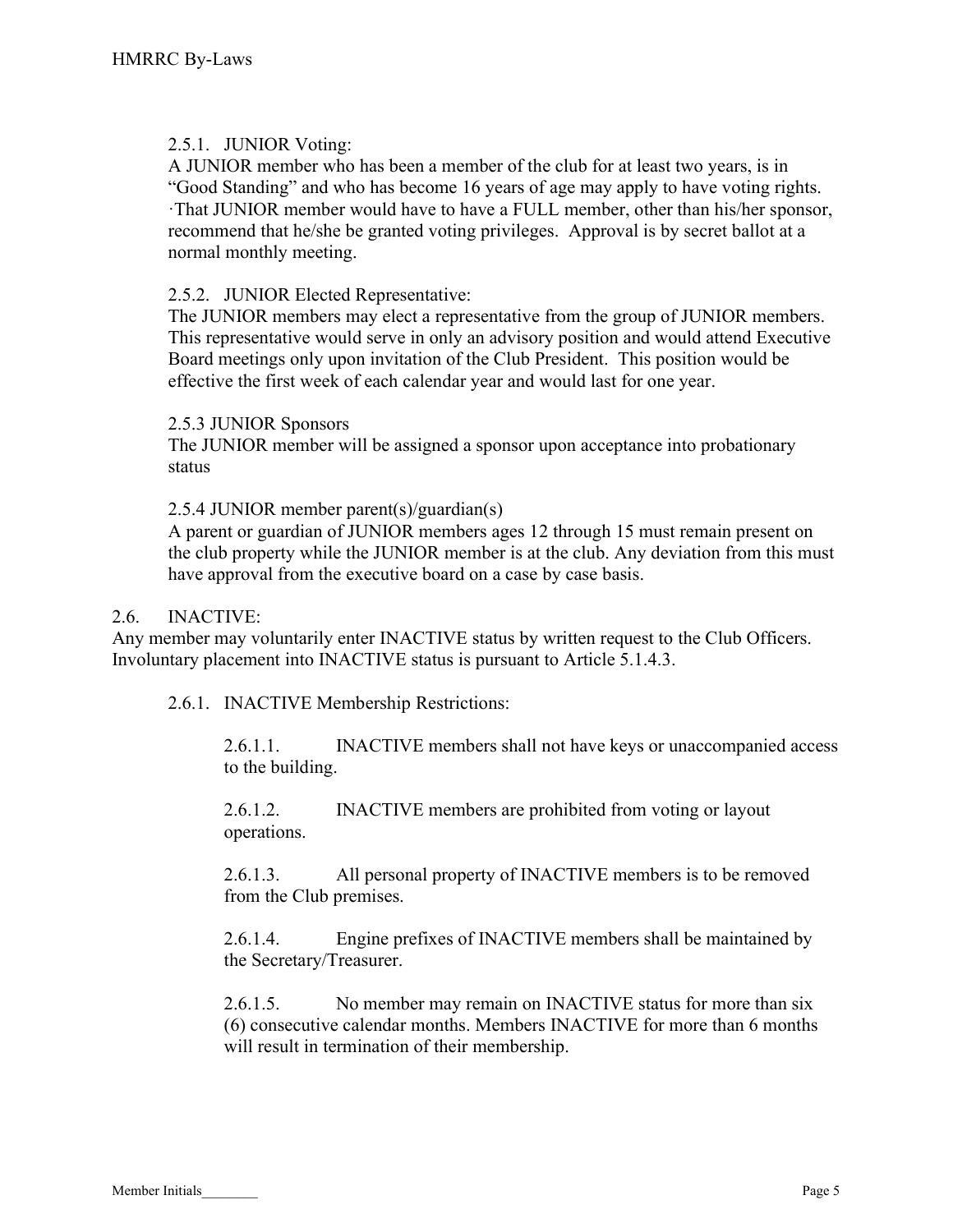#### 2.7. UNDER DISCIPLINE:

Any member that has had Club Discipline imposed upon them in accordance with Article 13 that results in either a suspension of membership privileges or expulsion from club membership shall fall into this category.

#### 2.8. CHANGE IN STATUS:

Any member that desires to change their status from ASSOCIATE, JUNIOR, PROBATIONARY, INACTIVE or UNDER DISCIPLINE to FULL member status must be approved by majority vote at a regularly scheduled Club Meeting. There must be no restrictions (outstanding dues, time limits, misconduct, etc.).

#### 2.8.1 Voluntary INACTIVE status

Any member in good standing may change his or her status to "INACTIVE" by written notification to the Club Secretary/Treasurer.

#### 2.9. Nondiscrimination:

Membership shall not be denied on race, color, creed, national origin, religious beliefs, gender, or choice of road names or era.

# Article 3- EXECUTIVE BOARD & OFFICERS

#### 3.1. Officers:

There shall be six (6) officers and they shall constitute the Executive Board of the Club:

President Vice President, Electronics Vice President, Track Vice President, Scenery Vice President, Communications Secretary/Treasurer

#### 3.2. Duties and Responsibilities:

The following shall be the duties and responsibilities of each of the Officers. All officers are responsible to assist each other when circumstances dictate it.

#### 3.2.1. President:

The President shall be a member of the Executive Board and is required to chair monthly meetings and Executive Board meetings. In addition, the President shall:

3.2.1.1 Provide direction for the club as to work priorities

3.2.1.2. Pursuant to Executive Board approval, appoint Interim Officers for Executive Board vacancies that may arise, to appoint committees and subcommittees as deemed necessary for on-going club projects and events; to make decisions necessary for the club's well-being; to have executive authority to make decisions in emergency situations that the By-Laws do not cover.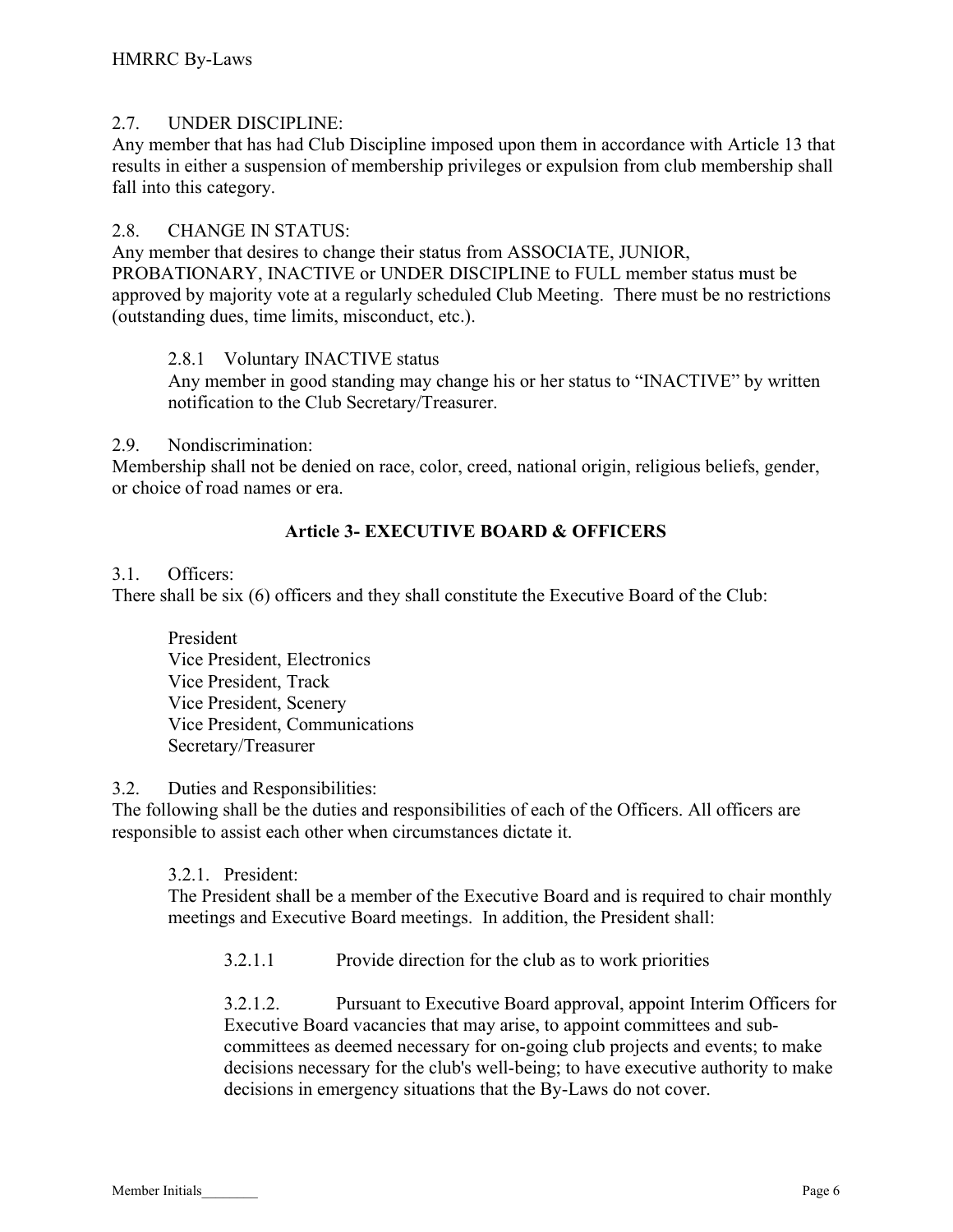3.2.2. Vice President, Electronics:

A member of the Executive Board and to assist the President and fulfill the President's responsibilities during periods of the President's absence or illness. Shall be responsible for:

3.2.2.1. The safe and consistent supply of electrical power to the Club room and layout. This shall include the existing DCC Systems, the DC power for lighting, the 115 VAC power under the layout as well as any improvements or changes to those electrical systems.

3.2.2.2. The development of new and existing members who elect to participate in the electrical maintenance and electrical improvements of the layout as outlined above.

3.2.2.3. All electrical work performed on the layout shall be under the supervision of the VP Electronics.

## 3.2.3. Vice President, Track:

A member of the Executive Board and to assist the President and fulfill the President's responsibilities during periods of the President's and VP Electronics absence or illness.

3.2.3.1. Responsibility shall include the reliability and smooth operation of all existing track, turnouts, diamonds etc. as well as the planning and execution of any new track to be added to the layout or any realignment of existing track.

3.2.3.2. The development of new and existing members who elect to participate in the track maintenance and track improvements of the layout as outlined above.

3.2.3.3. All track work performed on the layout shall be under the supervision of the VP, Track.

#### 3.2.4. Vice President, Scenery:

A member of the Executive Board and to assist the President and fulfill the President's responsibilities during periods of the President's, VP Electronics and VP Track absence or illness.

3.2.4.1. Responsibilities shall include all existing scenery, buildings, industries, cities and lighting and any animation of the same on the layout as well as improvements, repairs and additions to same.

3.2.4.2. The development of new and existing members who elect to participate in scenery maintenance and improvements on the layout as outlined above.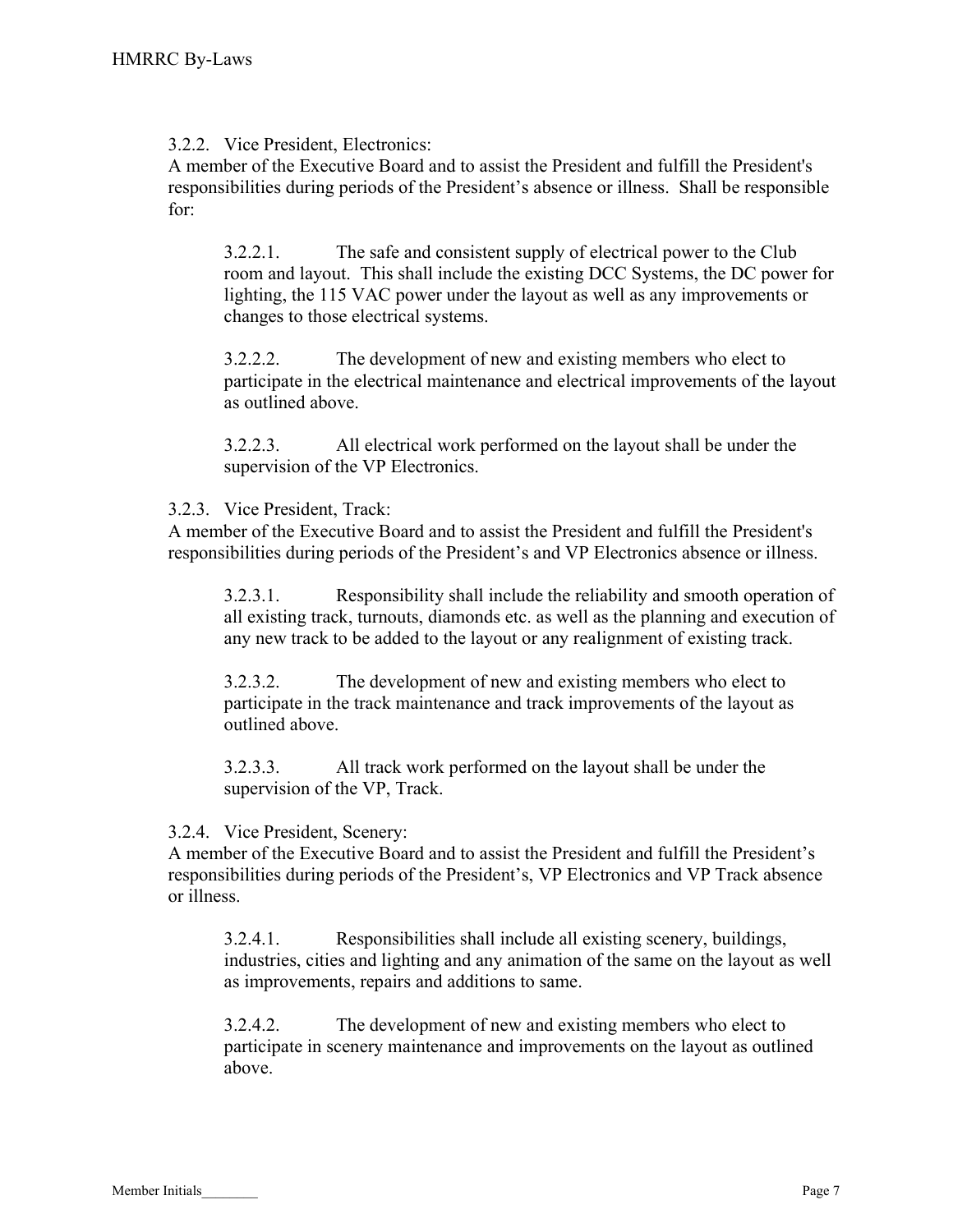3.2.4.3. All scenery work performed on the layout shall be under the supervision of the VP, Scenery.

3.2.5. Secretary/Treasurer:

A member of the Executive Board and responsible for the maintenance of all financial records and all Club correspondence. The Secretary/Treasurer shall take, distribute and maintain the records of each Club meeting as well as any Executive Board Meetings.

3.2.5.1. Responsibilities shall include the production and submission to the membership at each monthly meeting of:

3.2.5.1.1. A Financial Statement detailing the income and expenses transacted during the previous calendar month.

3.2.5.1.2. The Minutes of the previous Month's meeting. Such minutes are to include:

> 3.2.5.1.2.1. Attendance and Member Status 3.2.5.1.2.2. Any Executive Board meetings held, and if there were any resolutions adopted, to so state them. 3.2.5.1.2.3. Any new projects undertaken

3.2.5.1.2.4. Any expenses voted on and approved.

3.2.5.2. All correspondence and written records are to be handled in a timely manner.

3.2.6. Vice President, Communications:

A member of the Executive Board and responsible for all printed material such as newsletters and show announcements. The VP Communications shall also establish and maintain a website with an appropriate domain name.

- 3.2.6.1. Responsibilities also include being the co-chairman of our annual Open Houses, organizing the show, making assignments for time and attendance.
- 3.2.6.2. Overseeing the maintenance of club show signs.
- 3.2.6.3. Contacting the media relating to advertisement of the club and its open houses.
- 3.3.6.4. Establishing and maintaining all club-related social media pages.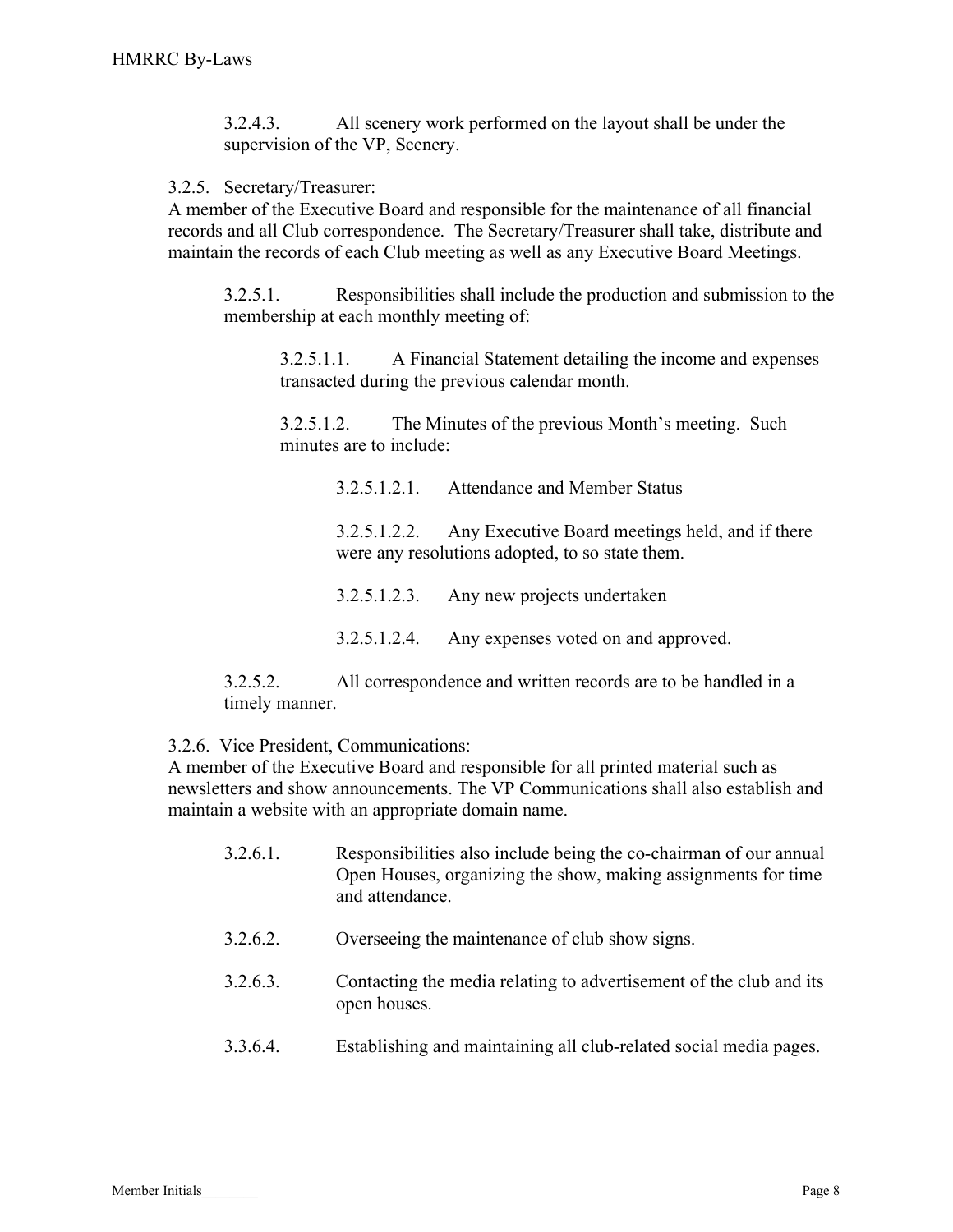#### 3.3. Officer Eligibility:

An office may be held only by a FULL member in good standing. These offices must be held by different individuals. To be eligible, the officer/candidate must be a FULL member for a period of at least one (1) year.

3.4. Term of Office: Term of office shall be one (1) year.

> 3.4.1. The term of office shall be January 1 through December 31. Elections for all positions will be held at the last official club meeting of the year.

#### 3.5. Vacancies:

When unexpected vacancies on the Executive Board arise, they shall be handled in the following manner:

3.5.1. The Office of the President shall be filled with an Interim President elected by secret ballot by the membership at a regular monthly meeting. The Secretary/Treasurer shall conduct the election and names shall be nominated at one meeting with the election taking place at the following meeting. The Interim President shall fill the remainder of the unexpired term of the departed President.

3.5.2. All Offices other than the President shall be filled by Presidential appointment and the support of the majority of the remaining Officers. The appointment is to be for the remainder of the unexpired term of the departed Officer.

#### 3.6 Term Limits:

There shall be no term limits placed on Officers; however, elections must be held every year as outlined above

3.6.1. In the event that there are no volunteers for an Office (other than that of President) and the outgoing Officer does not seek re-election, the President has the responsibility to appoint the outgoing Officer to that position until such time as a new Officer can be found for the role.

3.6.2. In the event that there are no candidates for the Office of President, the VP Electronics shall fill the unexpired term and he/she shall appoint an Interim VP Electronics who shall fill the position until the next election.

# 3.7 Removing an Officer:

Any Officer may be removed from Office by a simple majority vote of the remaining Officers. The membership is to be advised of the Officer's removal and the reasons for the removal as soon as practical. A two-thirds (2/3) majority vote of eligible members (excluding Officers) is required to reverse the Executive Board's removal and to reinstate the Officer.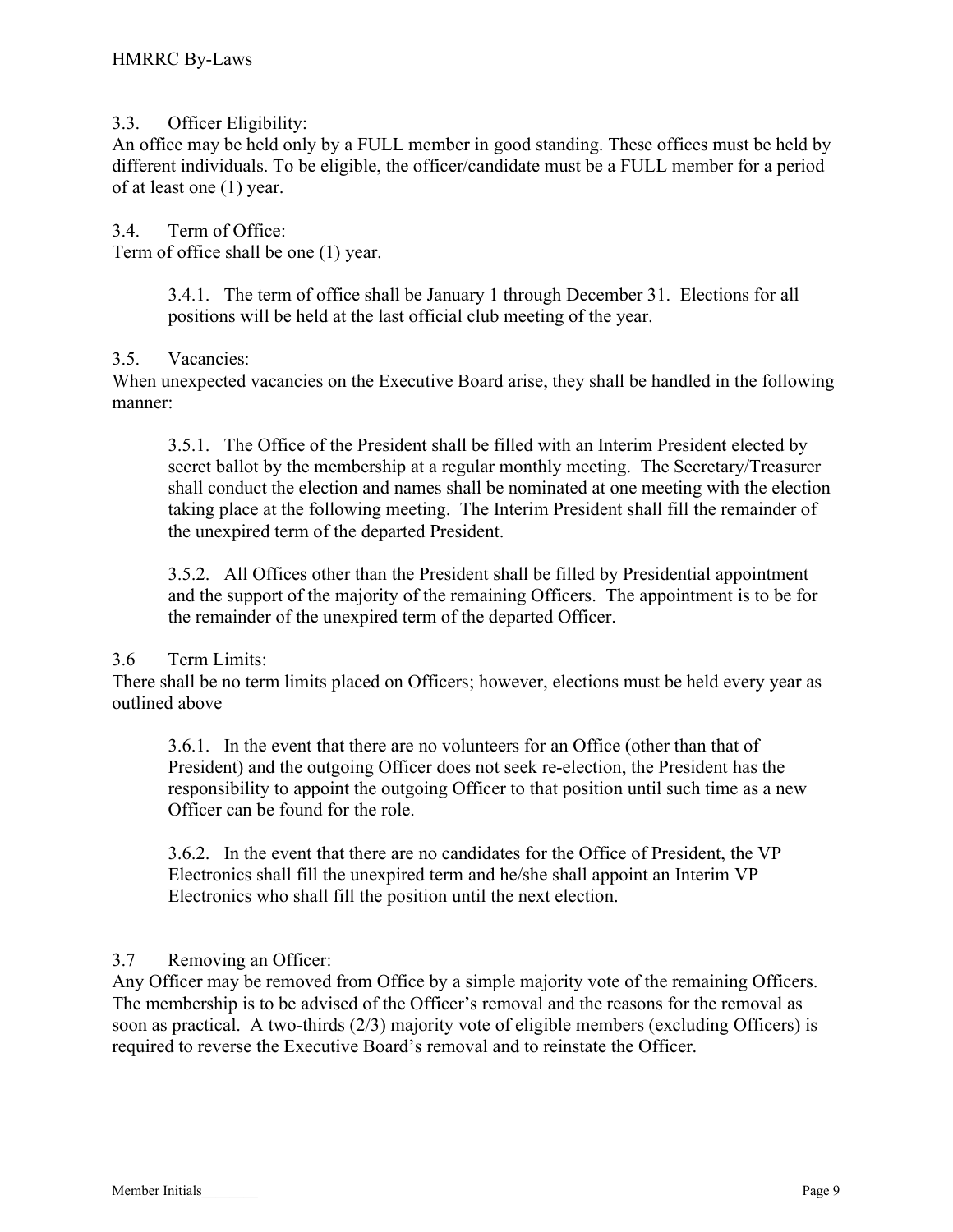# Article 4 - MEETINGS AND VOTING

The Official Club Meeting shall be open to all members.

#### 4.1. Official Club Meeting – Times and Days and Dates:

The Official Club Meetings will take place on the first Wednesday of every month commencing at 7:30 PM. In the event the first Wednesday is a National Holiday, the Official Club Meeting will then take place on the very next Wednesday.

#### 4.2. Quorums:

A quorum must be present for any motion to be validly voted upon.

4.2.1. A quorum means a minimum of three (3) Officers must be present and a minimum of five (5) voting eligible members (including proxies excluding Officers) must be present for any motion to be enacted.

4.3. Passage of Motions: All matters subject to vote and unless specified otherwise, shall require passage by a simple majority vote at an Official Club Meeting.

#### 4.4. Proxy Votes:

Proxy votes will be recognized. Voting eligible members holding a proxy vote must so state at the beginning of the meeting for whom they hold a proxy vote and it shall be recorded in the minutes. Only one proxy vote may be held by any one voting eligible member present at the Official Club Meeting.

4.5. Effective Dates of Motions Passed

All motions passed by affirmative vote shall remain in effect unless repealed by a subsequent majority vote at a subsequent Official Club Meeting.

4.6. Communications & Order of Business:

Prior to the Official Club Meeting, all members are to receive the most current Financial Statement and the Minutes of the previous month's Official Club Meeting's minutes no later than 1 week prior to the Official Club Meeting. Members are expected to have read and considered the content of those reports prior to the Official Club Meeting. The Order of Business of Official Club Meetings shall be as follows:

> Call to Order Submission of Proxy Votes Previous Month's Minutes Financial Report Vice President's Reports Committee Reports Old Business New business Open Forum Adjournment.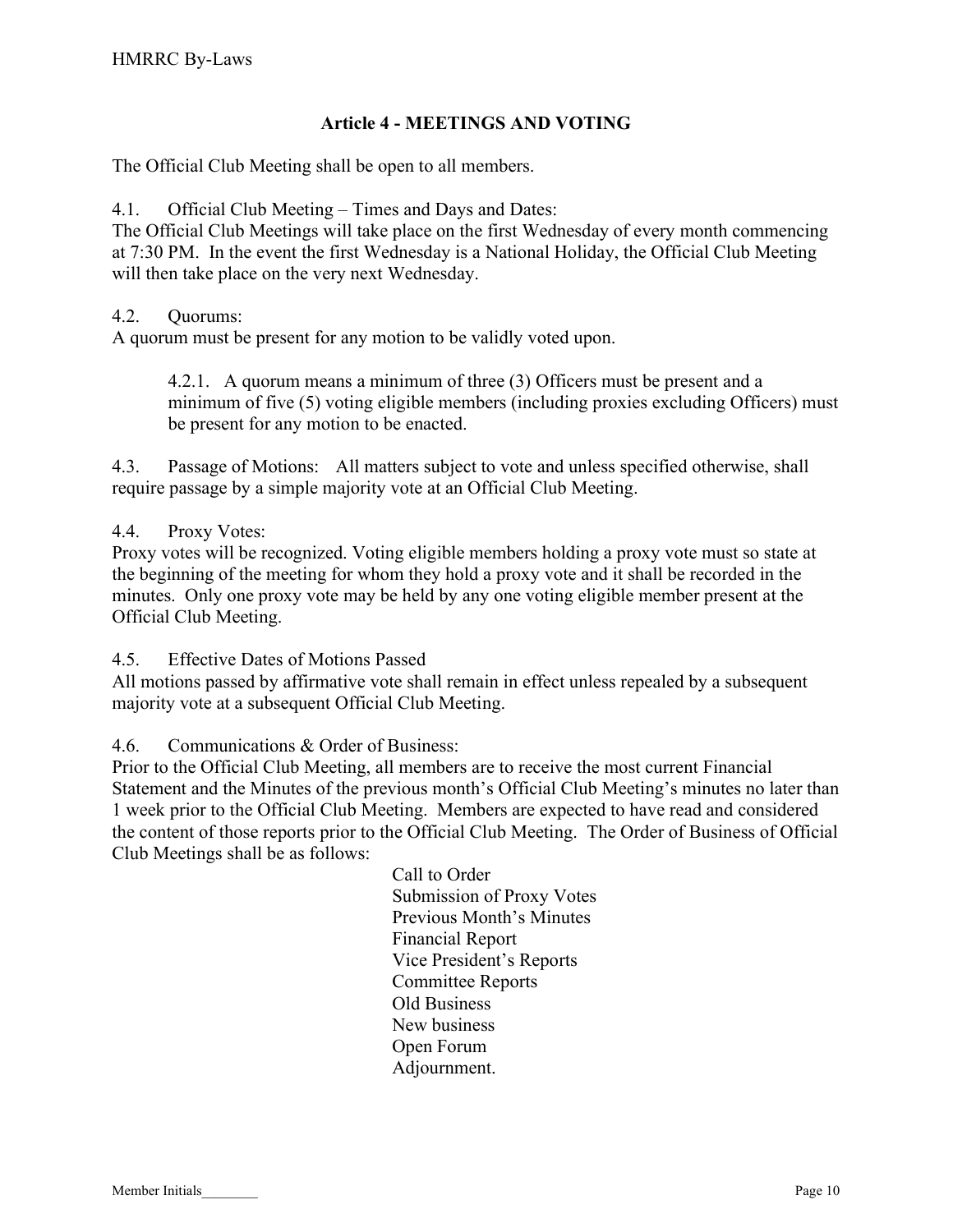4.6.1. The President has the authority to alter the order of the meeting if deemed necessary with membership approval.

4.7. General Wednesday Meetings other than the Official Club Meeting

 4.7.1. The club shall be open to the membership, including those in probationary status on Wednesdays (aside from Holidays) from 6pm – 9pm.

 4.7.2. The third Wednesday of each month is deemed a "work night", where the layout will be shut down for the purpose of layout repairs, projects, and general club cleaning. All members are encouraged to participate. Members are not guaranteed the ability to run trains on this day.

> 4.7.2.1 During the summer when projects are underway, work on the layout takes priority, and there may be restrictions on running at the discretion of the Executive Board.

#### Article 5 - DUES, FEES, FINES

The amount of the Monthly Dues and the Initiation Fee shall be determined by the membership at an official monthly meeting. At least one month's advance notice and recommendation of the change shall be given prior to the vote.

#### 5.1 DUES:

Current dues are \$22.00 per month for a FULL membership and \$10.00 per month for a JUNIOR, ASSOCIATE or PROBATIONARY membership.

5.1.1. There is no requirement for the payment of dues for those members in voluntary INACTIVE status.

5.1.2. Timely and regular payment of dues is essential for "Good Standing" status.

5.1.3. Dues are payable as of the first Wednesday of each calendar month.

5.1.4. Lateness of dues

Dues are deemed late following the first Wednesday of a new calendar month in which dues have not been paid (e.g. No dues paid in February – On the first Thursday of March dues are one month late.)

5.1.4.1. When a member is one month late, an email or text message shall be sent by the Club Secretary/Treasurer to the member indicating same.

5.1.4.2. When a member is two months late, an email or text message shall be sent by the Club Secretary/Treasurer to the member and all other Club Officers, indicating same.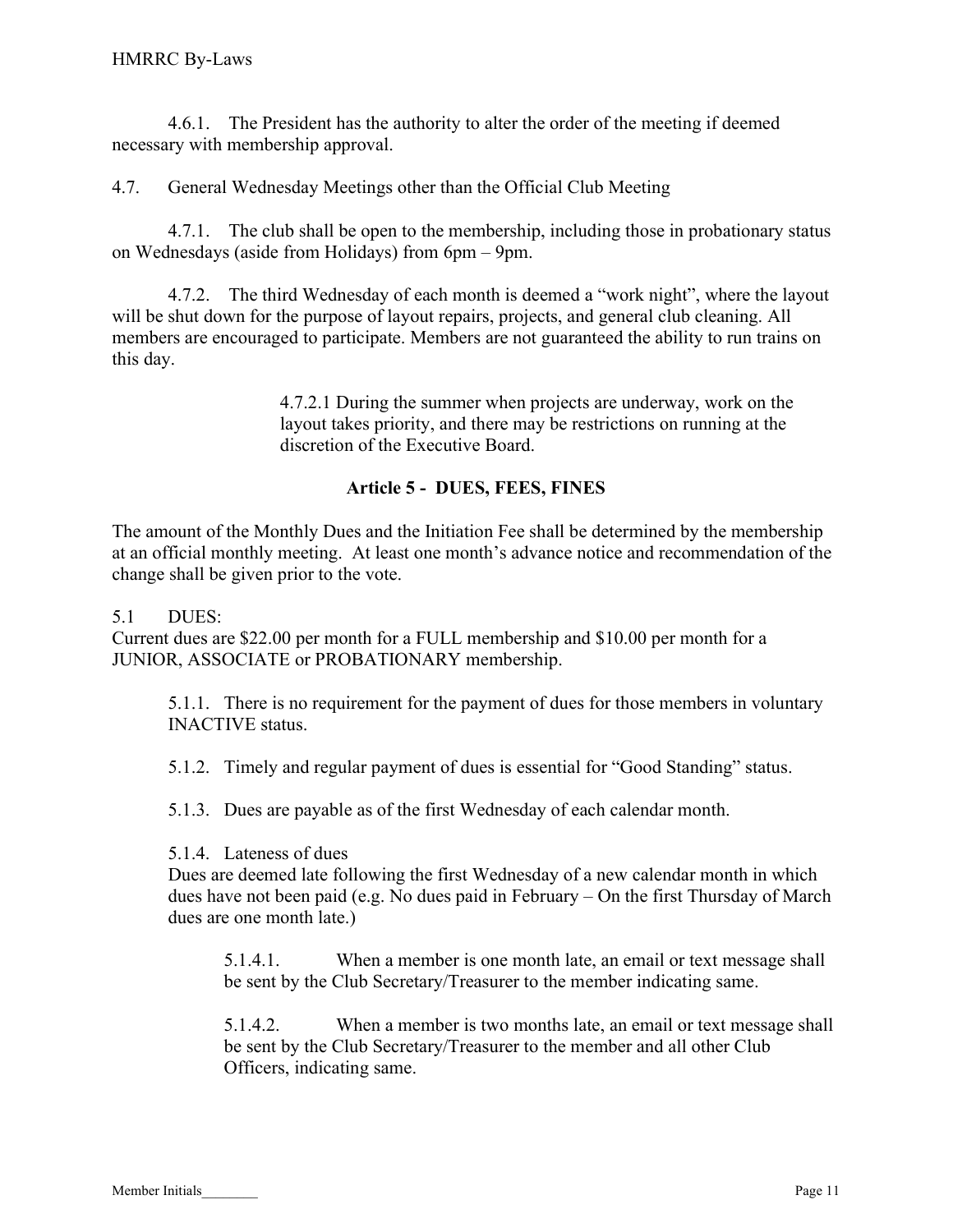5.1.4.3. When a member is three months late, the member shall be notified by email or text message by the Club Secretary/Treasurer that he/she has been moved to INACTIVE Status. The Club Officers shall likewise be notified by email or text message of the member's change to INACTIVE Status. The membership shall be notified at the next monthly meeting and recorded in the Club's minutes. Personal Property of Inactive members are to be removed from the Club premises and any keys surrendered to the Club Secretary/Treasurer. Items need to be removed within 3 months of the termination of membership, or it will be considered abandoned. (See article 12.4 Abandoned Property)

5.1.4.4. The Club Secretary/Treasurer shall notify, by email or text message, any member who is repetitively late with dues payment. All other Club Officers are likewise to be notified and a recommendation made to the membership by the Club President on behalf of the decision of the Club Officers as to what actions are to be taken regarding the member.

5.1.4.5. Members placed in INACTIVE status due to lateness of dues must pay any and all back dues in order to return to ACTIVE status. Furthermore, any person re-applying for membership due to a previous termination of membership (for any reason), must also pay any and all back dues in order to be considered for membership.

 5.1.4.6 When a member falls behind on dues, a \$5 per month late fee will be imposed for each month in which dues are late. Members will have one month to pay their late dues before the \$5 fee is imposed. For example, if a member fails to pay their dues in January, if they are not paid by the February meeting, a \$5 late fee will be imposed. The \$5 fee will be added for each month until dues are paid or the membership is terminated.

# 5.2. Initiation Fee

A non-refundable initiation fee of \$25 plus any incurred fees for background checks (18 years of age and older) is required upon acceptance of the applicant into probationary status. Fees can be found on the current membership application and are non-refundable even in the event of membership being denied.

#### 5.2.1. Resigning Members:

Members who have been in good standing and who resign their membership may be considered for a return to their previous member status with the payment of the Initiation Fee. There will be no need for a PROBATIONARY period for returning members who have left while in good standing.

#### 5.3. Fines:

Fines may be levied as a result of Club Discipline. They may also be applied to members for failure to participate in the Annual Open House Shows. (Applies to ALL levels of membership)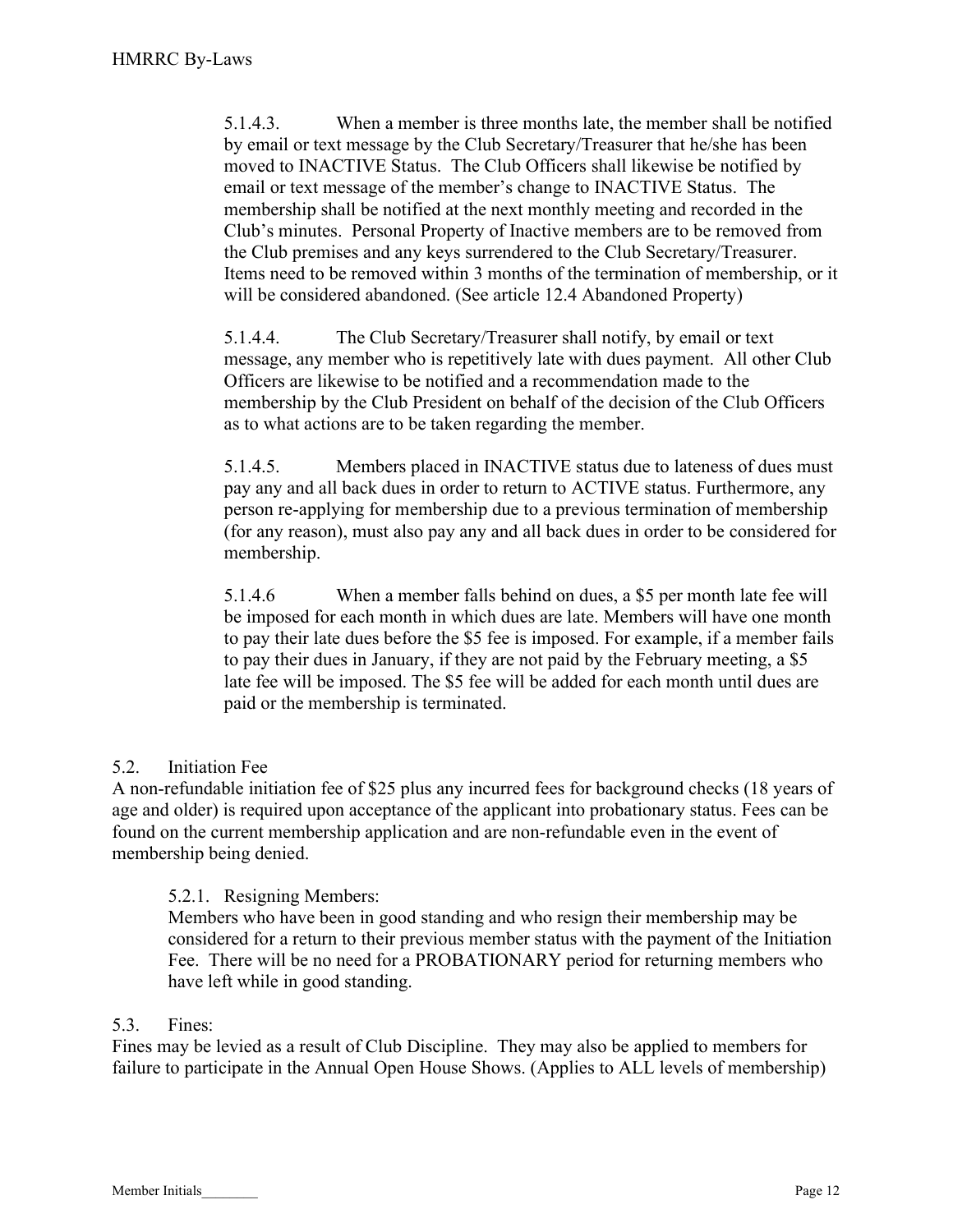5.3.1. In no case are Fines to exceed twenty-five dollars (\$25.00) for any one infraction for any member.

5.3.2. The Executive Board shall notify the membership of any fines levied and the reason for same.

#### 5.4. Outstanding Debts

When a member owes money to the club, aside from dues, any money paid to the club will first be applied to the outstanding debt, before being applied to the monthly dues.

#### Article 6 - LAYOUT/PROJECTS

There is always work to be done on a large layout like ours. The Vice Presidents are responsible for maintaining and upgrading their respective areas of responsibility. They are to direct the members assigned to them in their efforts to fulfill that responsibility.

6.1. Normal Expenses

The normal expenditure of Club funds for regular updating and maintenance need not be voted upon. However, any expenditure that exceeds one hundred dollars (\$100.00) in any one calendar month period becomes, by definition, a "project".

#### 6.2: "Projects"

Projects are defined as additions, deletions, changes or modifications to the existing layout, layout room, or anything related to these entities that is not considered to be regular or routine and that has a required expenditure of more than \$100 in any one calendar month.

6.2.1. No "projects" shall be undertaken unless the project has been approved by the respective VP. The VP will ensure that all drawings, specifications, costs and requirements for the project are clearly outlined and can be easily understood by the membership at large. The VP is to submit the project to the Officers first so that any overlapping issues with other VPs can be resolved. The VP is to then submit the Officer approved project to the membership for the final approval of the project and for the approval of the funds for the project.

6.2.2. Project Manager(s): The VP may delegate responsibility for a project to a Project Manager. The Project Manager shall report progress at each monthly meeting.

 6.2.2.1. Long-Term projects (e.g The City) will have a Project Manager assigned to it, under the appropriate VP.

6.2.3. Once approved, under the direction of the appropriate VP, any FULL, JUNIOR, PROBATIONARY or ASSOCIATE member may work on a project.

6.2.4. No "project" shall commence during the four (4) weeks prior to any club show except for emergency repairs or projects as required for the operation of the layout and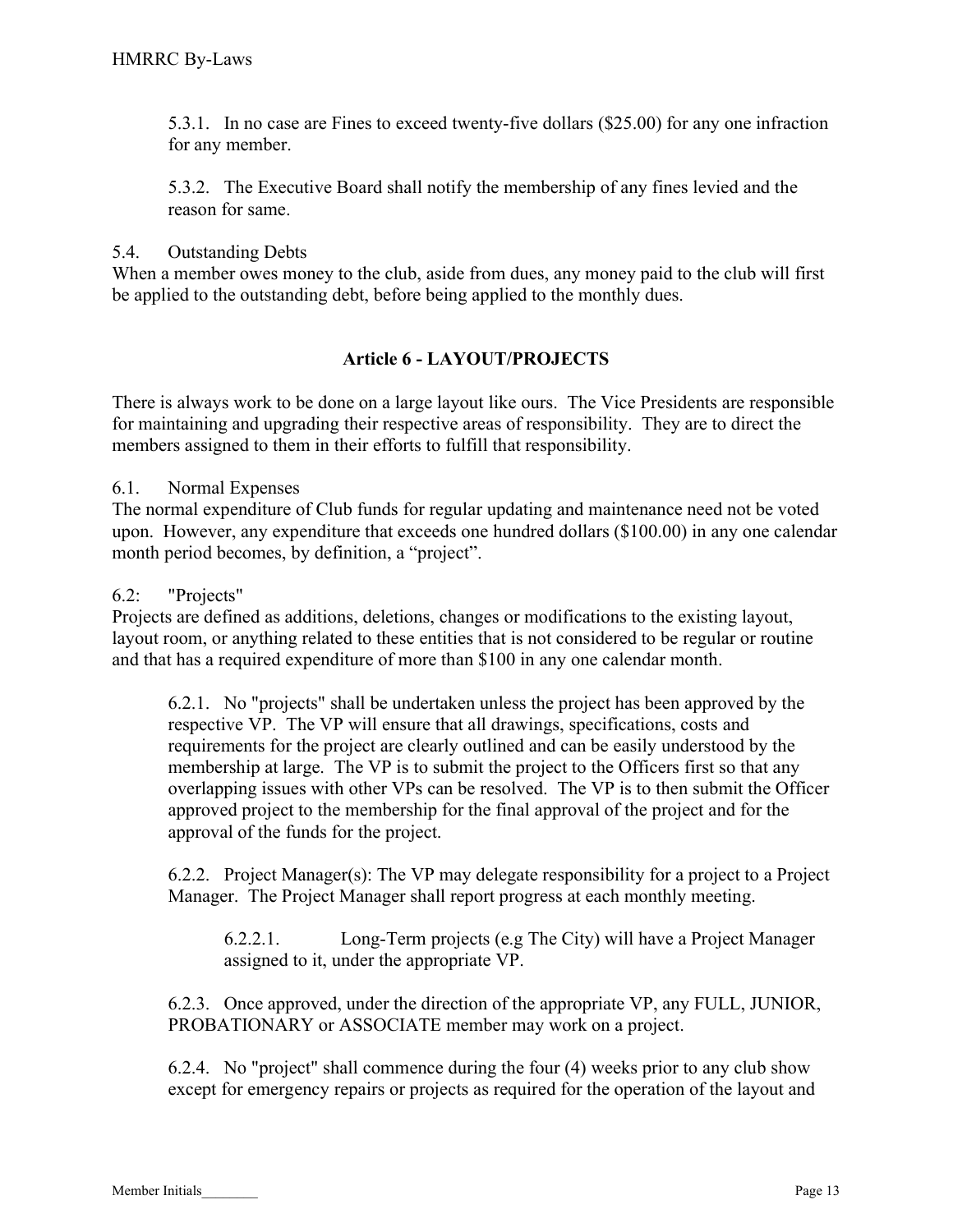authorized by the President.

6.3. Project Completion:

After any work has been performed on the layout, the area where the work has been performed should be left in a reasonably clean fashion and in an operable condition. Whether it is clean enough will be determined by the respective VP.

# Article 7 - CLUB SHOWS

7.1. The Annual Holiday Open House (Annual Shows) will be the Club's primary way to raise funds. However, the Club may have additional shows during the year should the membership desire to do so.

7.1.1. The Club will set dates for the Annual Show at least three (3) months in advance.

7.1.2. The President will, by virtue of his/her elected position, be chairman of all shows and the VP Communications will be the co-chair. The Annual Show chairs will have the responsibility to organize the Annual Show, making assignments for times and attendance.

7.2. Show Requirements:

These requirements shall apply to the Annual Shows and any additional show that may be undertaken.

7.2.1. All members are expected to work their show assignments as far as it is practical for them to do so. It is especially important for FULL members and any PROBATIONARY members awaiting FULL member status to participate in the shows as assigned

7.2.2. The show chairmen shall produce a schedule of days and times that members are expected to be in attendance and the expected duties that each of those members is to perform on that show date.

7.2.3. If a member cannot attend a show for any reason, he/she will notify the show chairman of the day and time or times he/she cannot attend. This notification shall be done at least thirty (30) days prior to the first show so that the chairmen can appropriately adjust the schedule

7.2.4. Members are expected to fulfill his/her show obligations. However, if an emergency arises and the member cannot attend a scheduled show, the member must notify the show chairmen that they will be unable to fulfill his/her assigned duties on the scheduled day as soon as it is practical for him/her to do so.

7.2.5. Depending upon the circumstances, the member may be subject to a \$5.00 fine for each day absent from scheduled show attendance. The show chairmen shall make such determination as to fines and their decision is final and not subject to appeal.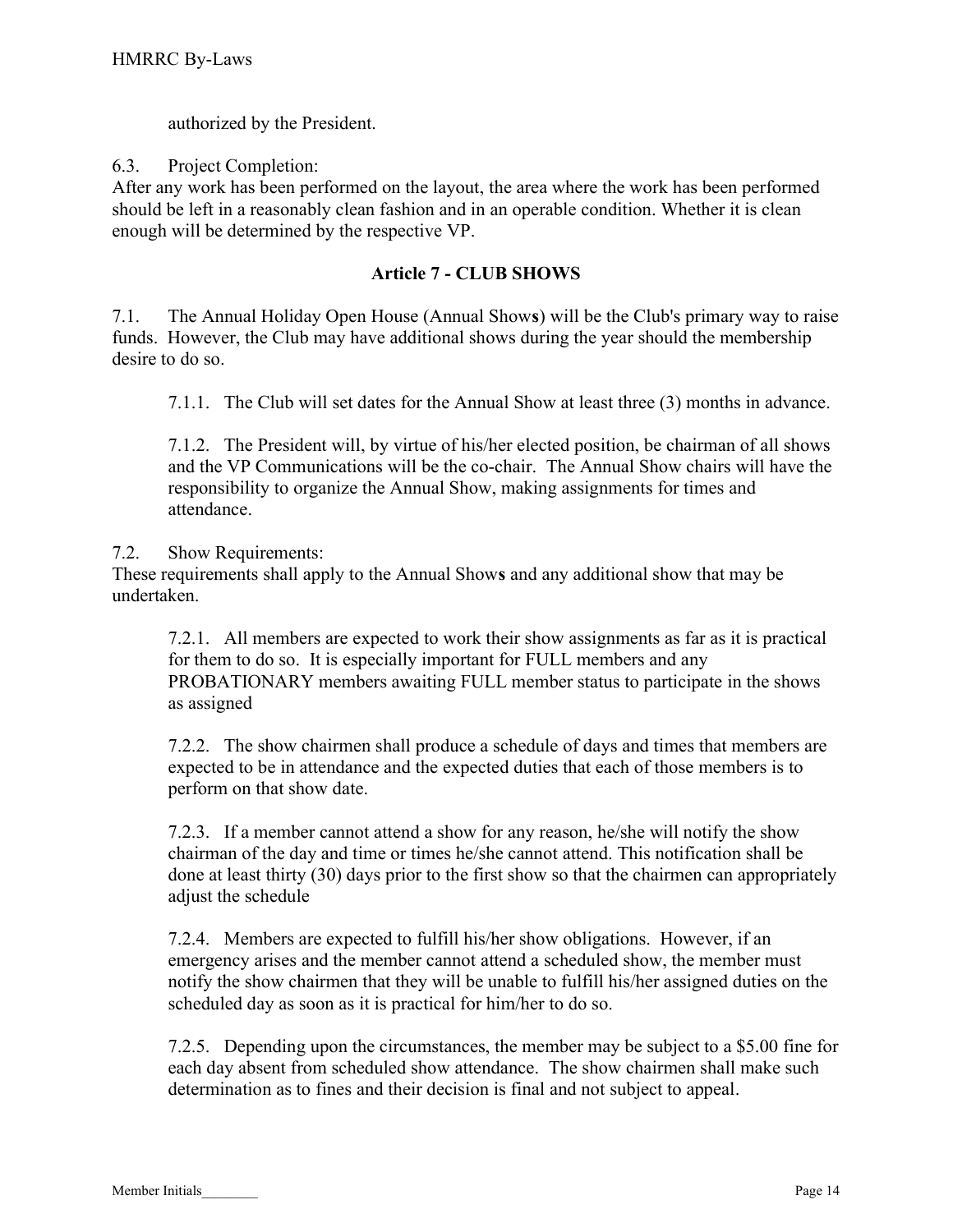7.2.6. Membership trains are required to meet the guidelines as outlined in Article 16 of the By-Laws

7.2.7. Potential members in Probationary Status are not guaranteed the ability to run trains during shows but may do so under the recommendation of their corresponding VP.

#### Article 8 - BY-LAWS

#### 8.1. Amendments:

Any additions, deletions or changes to these By-Laws must first be approved by majority vote at an Official Club Meeting. Any proposed change must be first raised, and then will be voted upon at the same meeting.

#### 8.2. Distribution:

Each member will be issued a copy of the By-Laws and any amended rules. In addition, a copy of the By-Laws will be posted on the Club web page. ALL members are responsible for reading, understanding and complying with the content of the By-Laws. "I didn't know that!" is not an acceptable excuse by any member. ALL members will be required to submit the signed last page of the by-laws (Article 17).

#### 8.3. Copies:

The Club Secretary/Treasurer shall have a copy available at each meeting. Potential PROBATIONARY members are to receive a printed copy of the By-Laws along with the membership application. The signed portion of the By-Laws is required for membership application. (See Article 1)

# Article 9 - CLUB TREASURY

#### 9.1. Required Minimum:

At no time shall the club Treasury be allowed to go under the amount of six (6) months club related expenses (rent, light, heat and insurance). This amount does NOT include the CD. This minimum is presently fixed at \$3,000.00. Such amount will enable the club to have ample monetary reserves to weather any unforeseen financial problems.

9.2. Changes to the Required Minimum:

The Required Minimum amount may be increased by a simple majority vote at any meeting but may not be decreased except by a two-thirds (2/3) majority of eligible voters in a secret ballot at the Official Club Meeting.

# Article 10 – PURCHASES

#### 10.1. Approvals:

No member shall submit bills to the club for payment without prior approval of the appropriate VP of such expenditure. In the event the expenditure is for an approved "Project", the VP or Project Manager shall approve the expenditure in advance and within the budget of the project as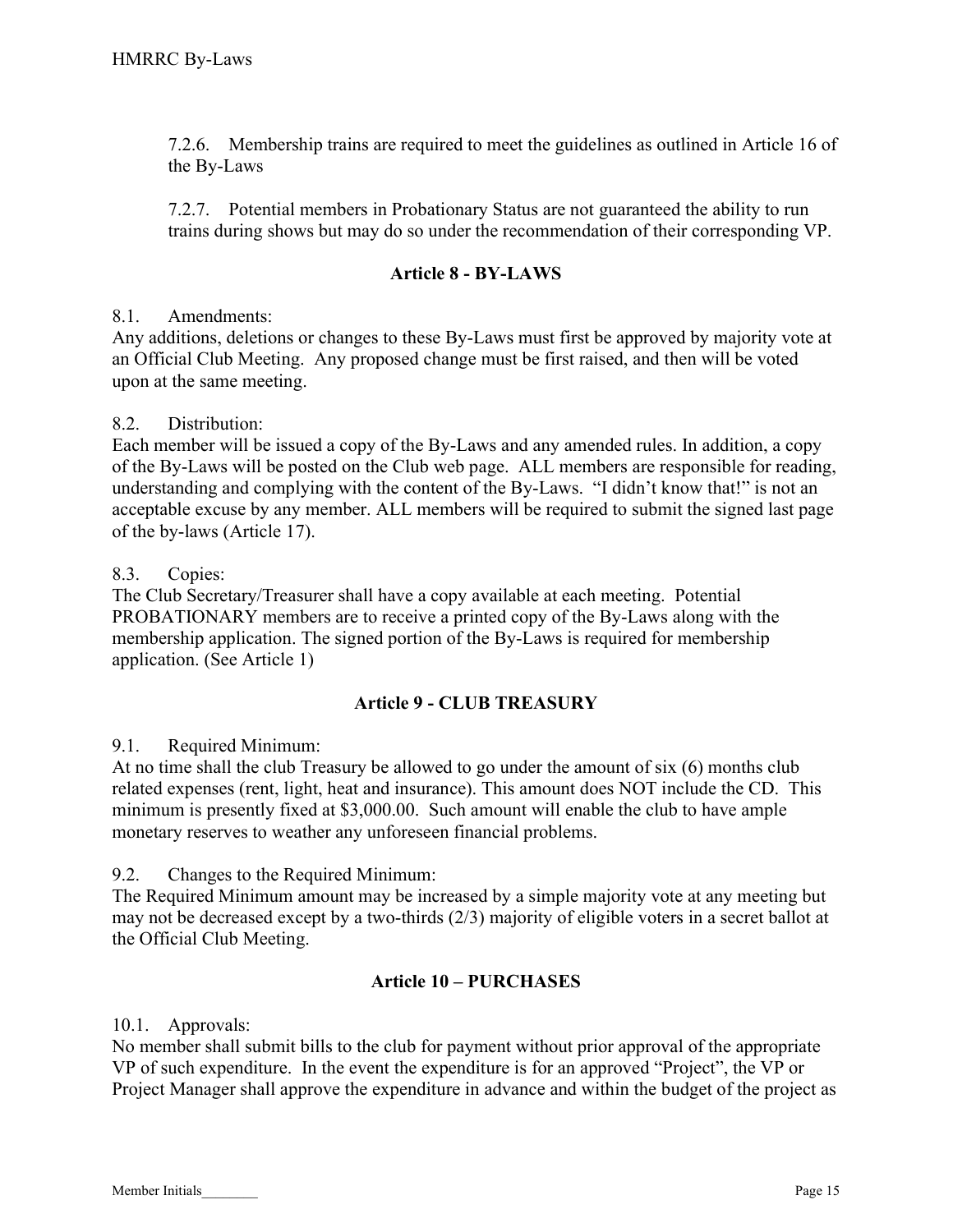approved by the membership.

10.1.1. Expedited Expenditures:

In the event that there is an urgent requirement (is to be defined by the Executive Board) for an expenditure such that it is necessary to expedite approval and not wait until the next Official Club Meeting for a membership, the Executive Board, by unanimous vote via telephone or email, may authorize an expenditure up to but not exceeding three hundred dollars (\$300.00).

10.1.1.1. The Club President shall conduct the vote and notify the Secretary/Treasurer of the unanimous approval.

10.1.1.2. Such expenditure must be brought forward at the next Official Club Meeting and justified as to both amount and urgency.

#### 10.2. Receipts

All Purchases must have a receipt in order to be reimbursed. All payments will be by Club check from the Club checking account.

10.3. Credit or Debit Cards:

There will be NO Credit Cards put into effect capable of drawing on Club funds. A Debit Card capable of drawing only on the Club checking account is allowed. Only the Secretary/Treasurer and the President are to have access to it, and all transactions are to be reported on the Monthly Financial Statement.

# Article 11 - CLUB LOCKER & FILE CABINET

#### 11.1. File Cabinet:

The club will maintain a file cabinet to store a paper copy of all club records.

#### 11.2. Electronic copies

Electronic copies of the Financial Statements (Abbreviated) and Meeting Minutes shall be posted on the web and members are free to download them.

11.2.1. All electronic files, templates, etc. are to be turned over to the new Secretary/Treasurer upon departure of the outgoing Officer.

11.2.2. The Club President shall likewise have a copy of all electronic files.

#### 11.3 Club Locker:

The Club shall maintain a lockable locker on premises. The Executive Board shall have access to the Locker.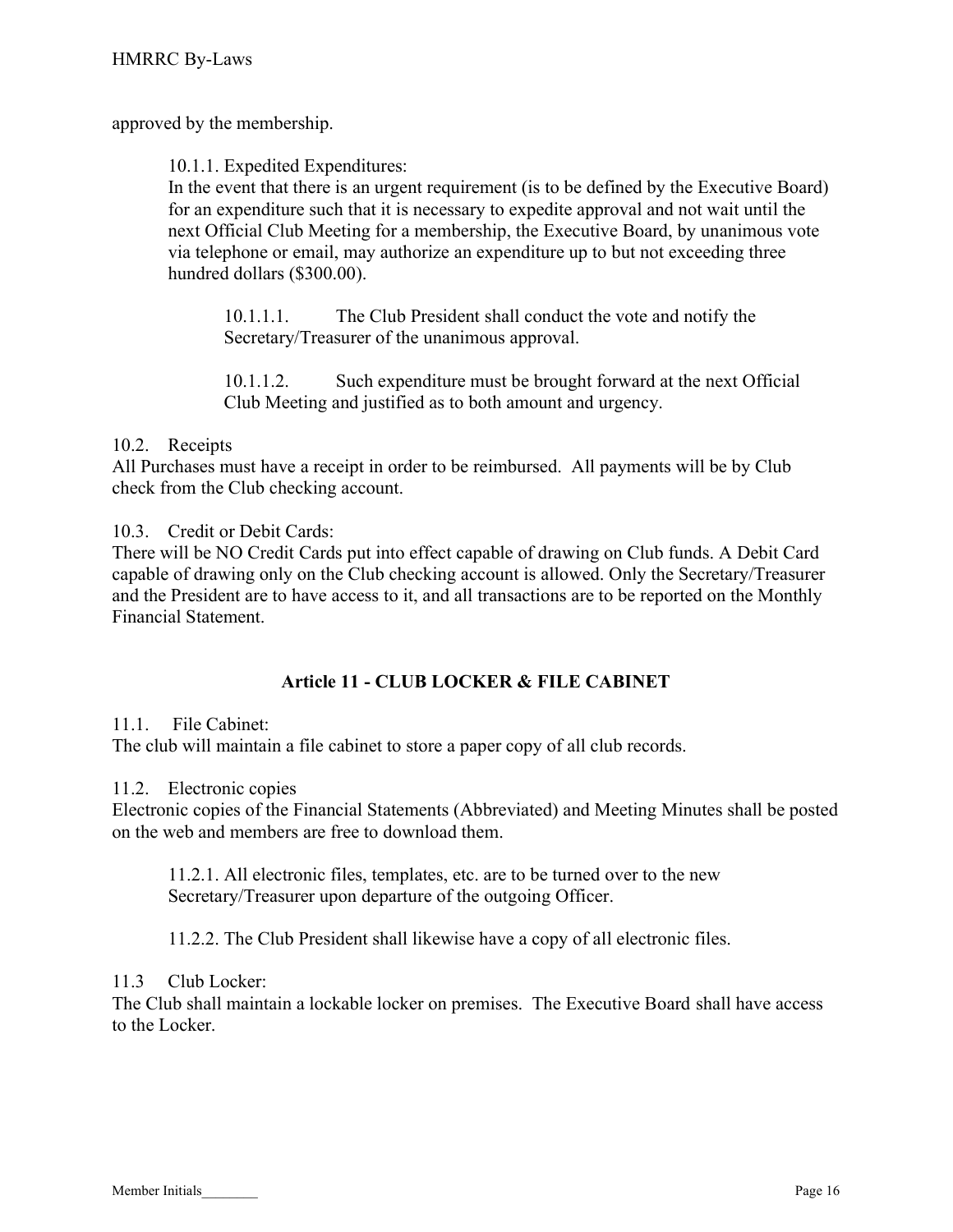# Article 12 - MEMBER EQUIPMENT STORAGE

#### 12.1. Basic Guidelines:

The layout belongs to all members. No single member shall monopolize the yards or main lines. There are two types of storage possible; On Premises - On Layout (Type One) and On Premises - Off Layout (Type Two).

#### 12.1.1. Type One Storage

All equipment in Type One Storage may be used, handled or moved by any other member, without notification, unless the equipment is in a siding, a portion of a siding or a staging track that has been designated by the Club as "dedicated" to that member's use. Such designations shall be made by the Executive Board as the capabilities of the layout for storage grows or shrinks with projects and construction. Members will be provided communications about these changes and given adequate time to react appropriately. No member may store any other equipment on the layout other than that contained in his/her "designated" siding.

12.1.1.1. In the event equipment in such a "dedicated" siding must be moved for layout maintenance purposes, the member will be notified as soon as practical by the VP responsible.

#### 12.1.2. Type Two Storage

Any member, except INACTIVE or UNDER DISCIPLINE members wishing to store locomotives or rolling stock in Type Two status may do so by neatly placing his/her equipment on the Club shelves, in the above the Layout room storage area or in neat, rolling, plastic containers under the layout where appropriate with clear markings as to the owner's identity.

12.1.2.1. No member shall handle any other member's equipment in Type Two storage except for those circumstances where such equipment is in danger of being damaged by building or layout maintenance or repairs.

12.1.2.2 As above, required movements shall result in the VP making notification to the member effected.

12.1.2.3 Potential members in the Probationary Status are only permitted Type Two Storage

#### 12.2 Equipment Storage Limitations:

The following storage limitations shall be applied to the listed member classifications. (Neither Type One nor Type Two storage is guaranteed to any member)

#### 12.2.1. FULL (Participating) & JUNIOR Members

These Members may store four (4) locomotives and as much rolling stock as desired on the layout so long as the entire length of the locomotives and rolling stock does not exceed thirty (30) feet of continuous length.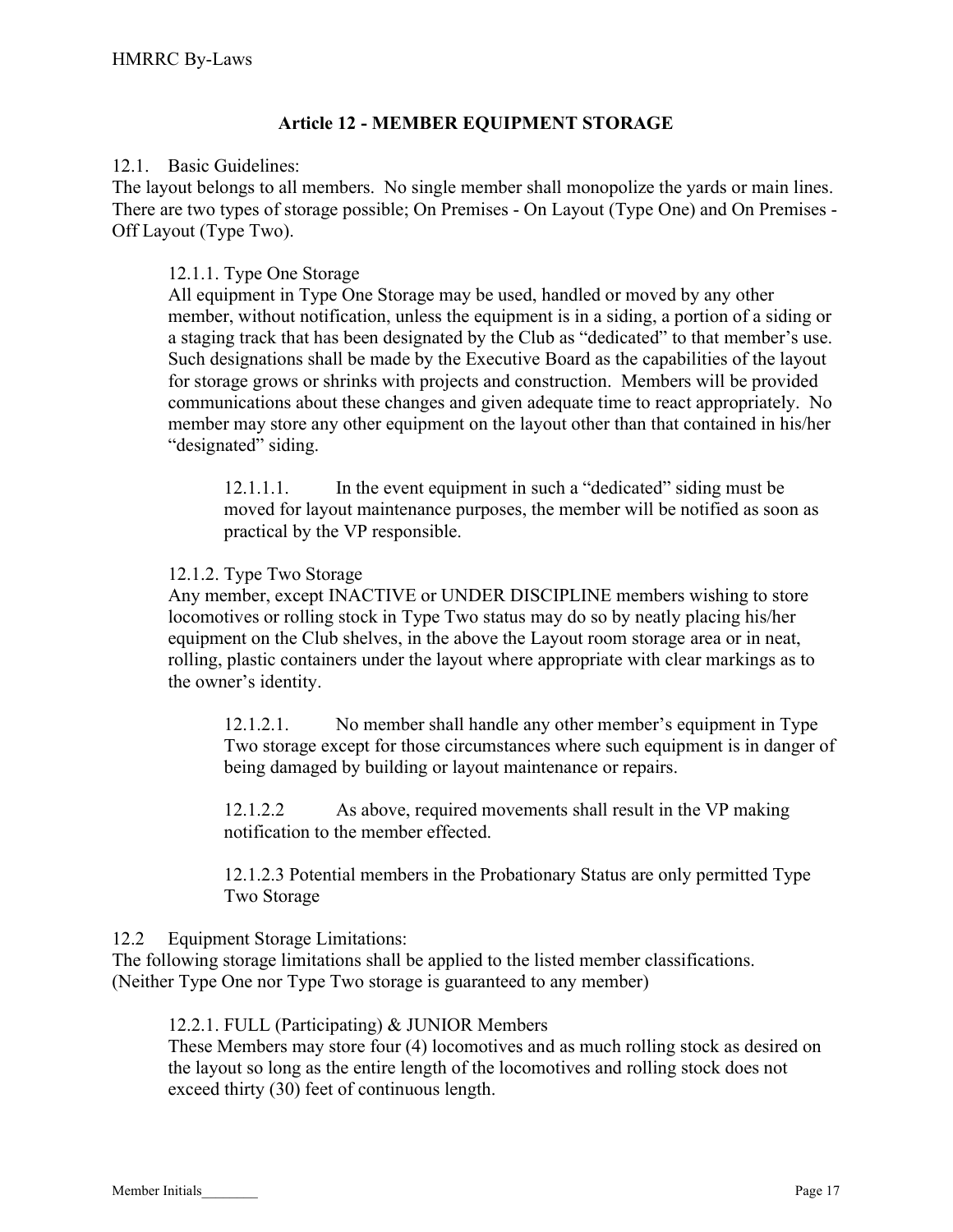12.2.2. FULL (Non-participating), ASSOCIATE, and PROBATIONARY members are not permitted any Type One Storage.

12.2.3. INACTIVE Members are not permitted any storage on premises

# 12.3 Club Liability

The Club will not be held liable for any loss or responsible for any breakage or damage to any equipment stored in either Type One or Type Two storage. Each member stores their equipment with this knowledge and understanding. Each member stores his/her equipment accepting these conditions and shall make no claim against the Club or another member.

#### 12.4 Abandoned Property

After a member reaches 6 months of inactive status and his or her membership is terminated, he or she will have 3 months to remove any personal property from the Club or it will be considered abandoned and will become club property. The member will be notified once during each of the three months following the membership termination to remove their property from the club. At the conclusion of the three calendar months, a final notice will be sent stating that any personal property has been considered abandoned and will be treated as club property. Note: Known extraneous circumstances, such as medical issues, resulting in a member falling into inactive status will be handled on a case by case basis.

# Article 13 - CLUB DISCIPLINE

#### 13.1 Basic Requirements

Members are to treat one another, Club property and the property of other members with respect. While differences of opinion can be strong and tempers can flare, it is to be understood and agreed by each member that mutual respect shall govern. This is a Club for the enjoyment of the hobby. A constant disruption of that enjoyment by any one person or group of people will not be tolerated.

#### 13.2 Expulsion of a Member

There are certain behaviors that will result in immediate expulsion from the Club. They are:

Violence: Any type of violence to another member, to equipment or willful destruction of property regardless of ownership shall result in immediate expulsion.

Theft: Any type of theft shall result in immediate expulsion

Vandalism: Any act of vandalism with malintent, either inside the club room or to the outside of the Club building and it's surrounding structures shall result in immediate expulsion

#### 13.3 All Other Violations:

There are too many types of disruptive behavior to list. However, each member should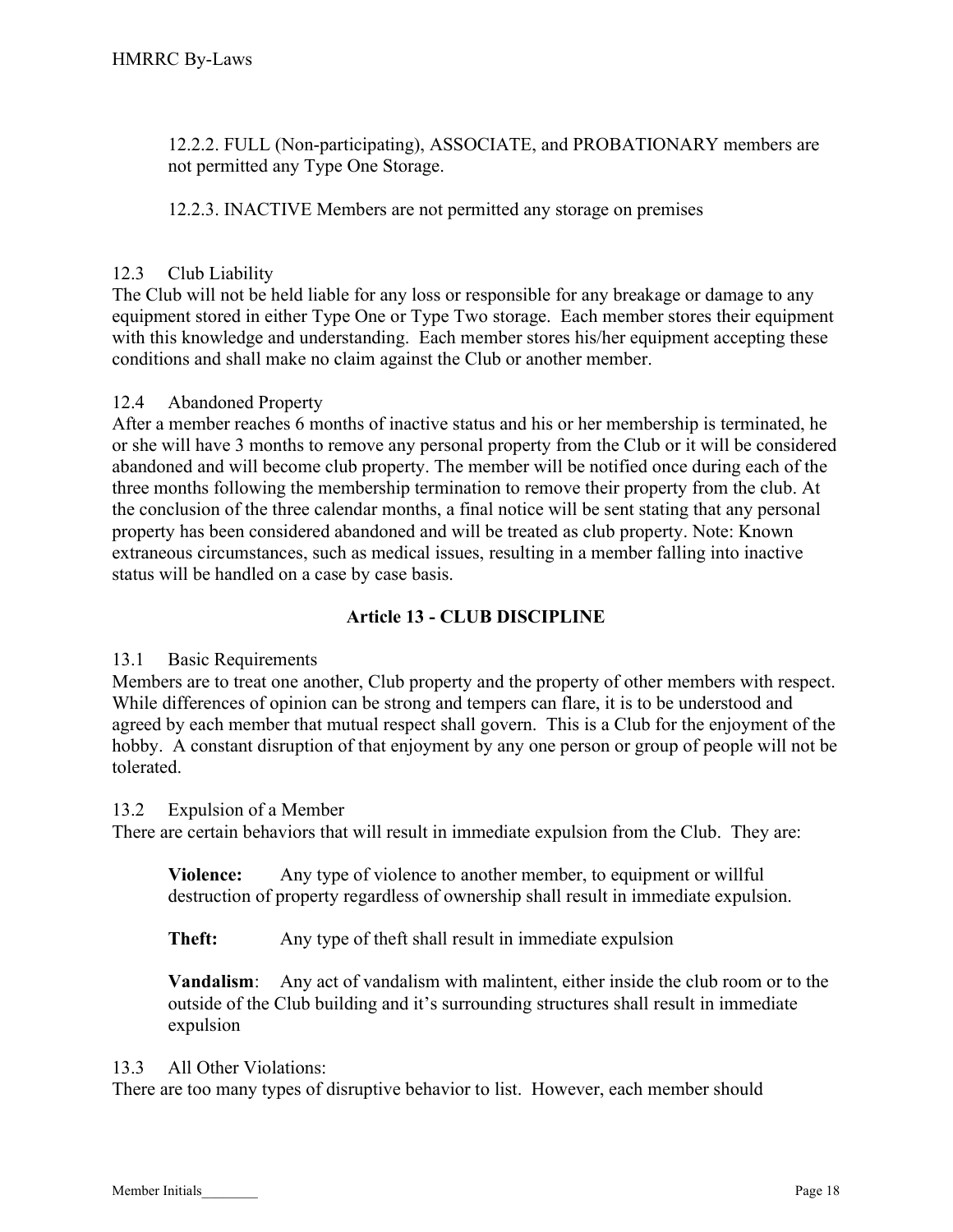understand the procedure for handling disputes and discipline.

13.4. Disciplinary/Complaint Procedure:

13.4.1. If there is a complaint brought by any member to an Officer regarding the behavior of another member, that Officer is obligated to bring the report to the Executive Board.

13.4.2. The Executive Board shall investigate the claim and the events surrounding the claim. This is to include discussions with the accused member.

13.4.3. The Officers are to recommend what they believe to be the appropriate penalty. The executive board will vote and approve a determination and/or penalty by unanimous vote. If the vote is not unanimous, it will be brought to the membership at the next official club meeting for a vote.

13.4.4. Approved recommendations are to be put in to place immediately and may include a fine of no more than twenty-five dollars (\$25.00), suspension of Club privileges for no more than three (3) calendar months or expulsion. There is no appeal from approved recommendations.

13.5. UNDER DISCIPLINE members (Expelled or Suspended members) Such members are to return all keys and Club property immediately. They are to remove any personal property from the Club premises immediately.

13.5.1 Expelled members may not re-apply for membership for a period of two (2) calendar years. Such application will follow the normal application process including Initiation Fees, a background check, a FULL TWELVE (12) MONTH PROBATIONARY period, and a <sup>3</sup>/<sub>4</sub> majority vote.

13.5.2. Suspended members may return to their previous status at the conclusion of the period of suspension and following a membership majority vote to restore them at an official Club meeting.

13.5.3. Access to the Club premises is prohibited (including being a Guest of a member) to any Suspended or Expelled member for the duration of the suspension or expulsion. Any suspended member caught on premises during his/her suspension period will result in immediate expulsion.

13.5.4 Failure to sign the suspension notice after membership approval will result in immediate termination of membership.

13.6. All records of Club discipline are to be recorded in the Club files by the Secretary/Treasurer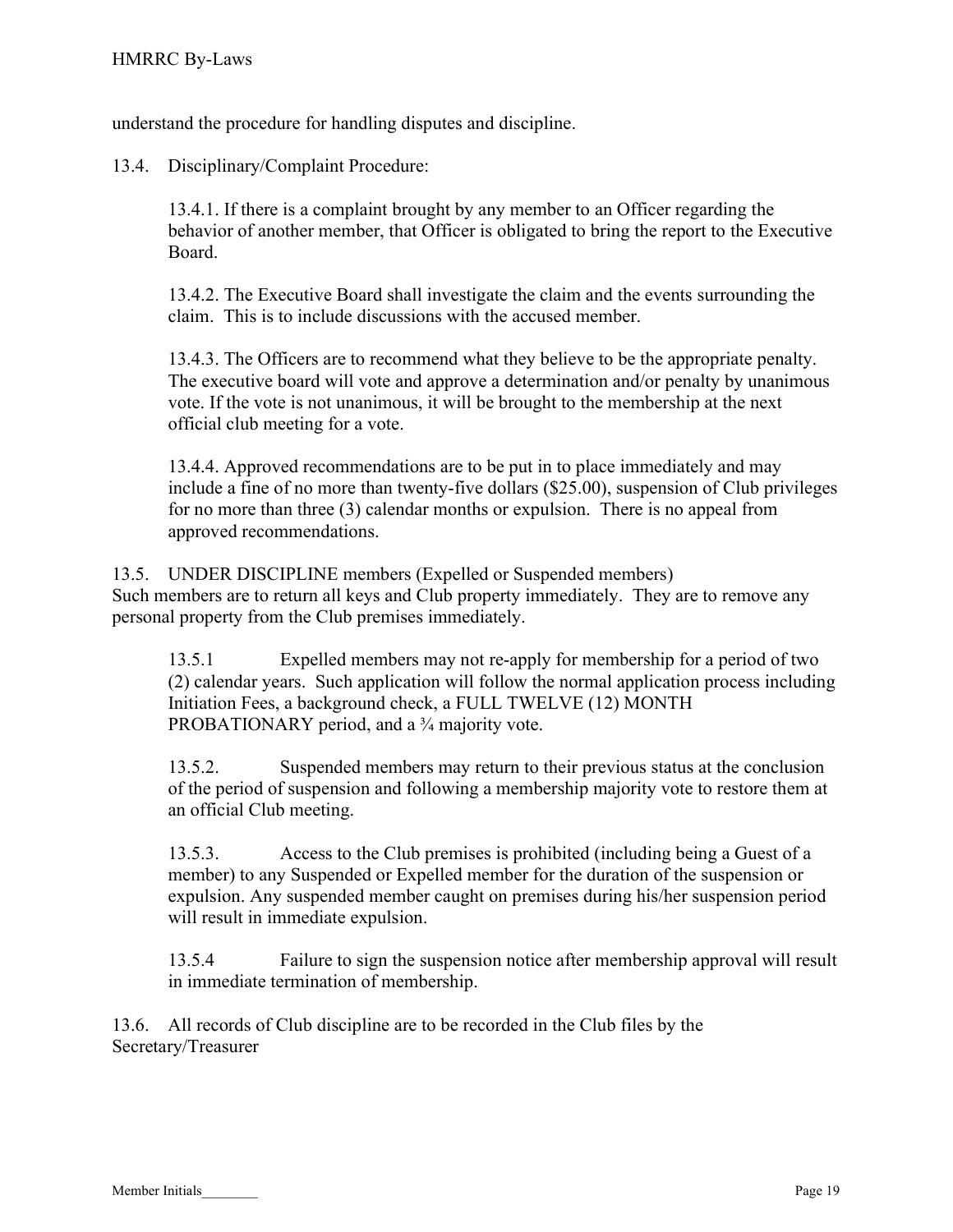#### Article 14 - MISCELLANEOUS

#### 14.1. Guests:

Guests are to be made welcome. Guests of members shall be encouraged to visit except for Official Club Meetings. Guests and their actions shall be the responsibility of the host member.

 14.1.1. Only FULL and ASSOCIATE members are permitted to bring guests. Guests of members in PROBATIOANRY status must be approved by the respective VP.

 14.1.2. Guests of ASSOCIATE and PROBATIONARY members are permitted only on Wednesdays between the hours of 6 pm and 9 pm (except for the Official Club Meeting), unless specific arrangements are made with a FULL member for an ASSOCIATE member or a member of the Executive Board for a PROBATIONARY member.

 14.1.3. Members are not permitted to bring any more than TWO guests at any given time unless authorized by the Board.

#### 14.2. Cleanliness:

All work areas and major project areas shall be left in a reasonably clean, orderly status any time work has been halted and especially when an effort has been completed.

#### 14.2.1. Club Clean Up

Members of the Executive Board can assign various clean up tasks to specific members, but all members are expected to participate in Club Clean Up and maintenance on a regular basis.

#### 14.3. Smoking and Alcohol Consumption:

The Club Room shall be a non-smoking, non-alcohol consumption area. Members and guests under the influence of drugs or alcohol are not permitted in the club under any circumstances.

#### 14.4. Premises Key

Under no circumstances shall the building key be duplicated by anyone other than the club Secretary/Treasurer or President.

#### 14.5. Personal Items

Personal items placed on the layout shall be listed in one of two categories. The Club Secretary/Treasurer will maintain a record of these items and a copy will be kept in the Club File Cabinet.

#### 14.5.1. Donated Items

Donations are items that have been specifically donated by an individual and become Club property. This will include all items that are incorporated into a scene on the layout. An example of this is the Iron Hill Rock Crusher. This item includes several structures, ore cars, figures, vehicles, lights, signs and a locomotive.

#### 14.5.2. Loaned Items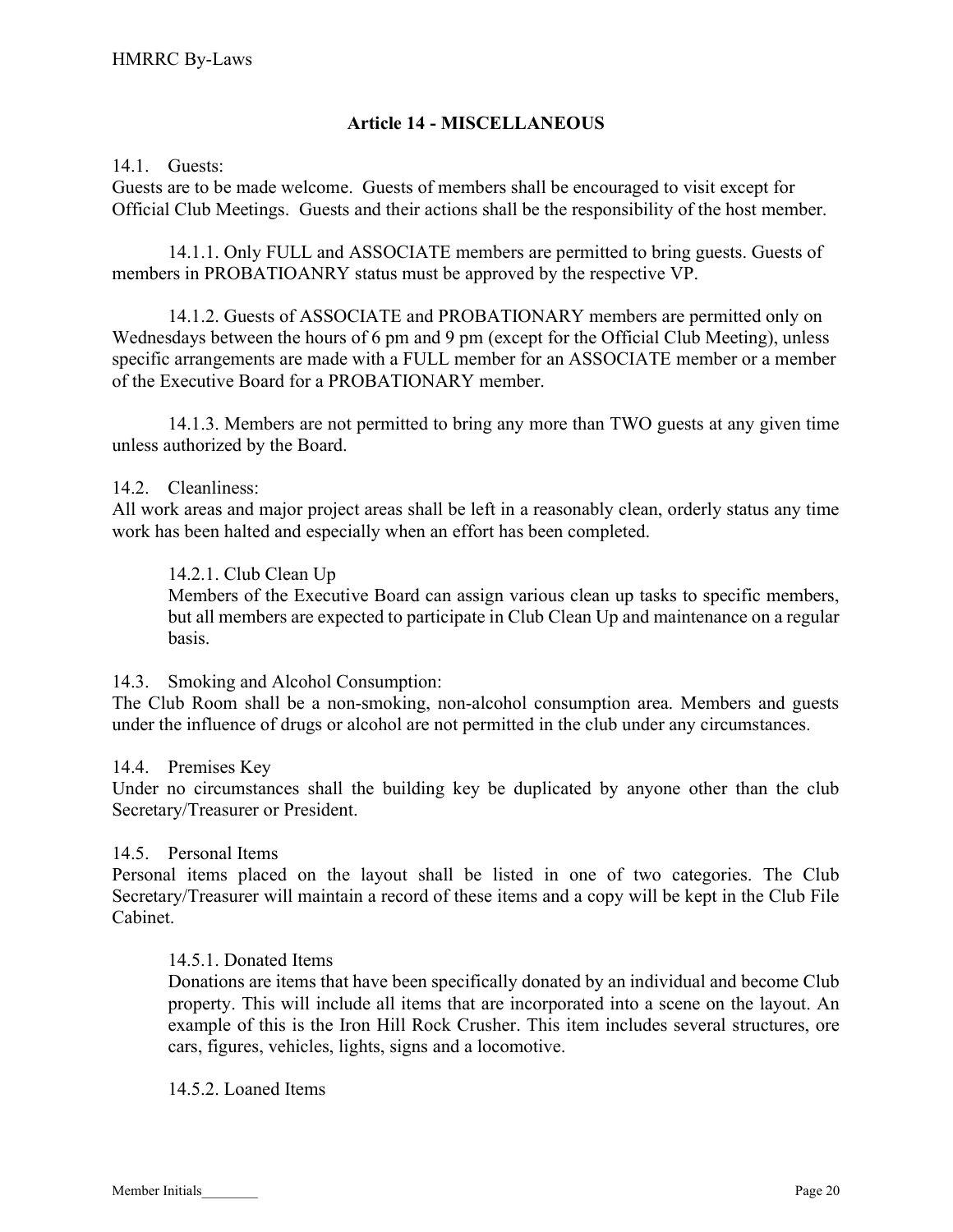Loaned items are those items loaned to the club by an individual. Usually, these items are not incorporated into a scene, but serve as "stand alone" items that may be removed by the owner without damage to the layout. An example of this is the brass water-loading unit near the roundhouse. However, the owner must notify an officer of the club of his/her intention to remove the particular item on loan to the club.

#### Article 15 - CLUB COMMUNICATIONS

#### 15.1 Statement

It is in the Club's best interest that it communicates to members and the railfan community and the general public at large. The Club shall take full advantage of a website and printed material both electronic and paper.

15.2 Communications/Advertising Chair The VP Communications will serve as the Communications/Advertising Chair

#### TRAIN REQUIREMENTS – Article 16

#### 16.1 Purpose:

The purpose of the train requirements is to allow fluent usage of the layout and the system in the club. Certain measurements lead to less wear on track, and provide better operations for not only individual members but the entire membership in all.

#### 16.2 Requirements:

Below is a list of requirements we find best fit for our layout and club. Any clarification can be given from current members of the club if needed.

- Metal Wheels on rolling stock
- Metal couplers for locomotives and rolling stock.
- Good Coupler Height: Meaning couplers must have ¼ contact between knuckles.
- If a locomotive is continuing to cause problems, it is expected that the owner should remove it. If the owner does not do so, then another member may remove it to prevent more in-depth issues from occurring.
- Sound locomotives to be kept below 90 dB

#### 16.3 Applicable Equipment

The requirements listed above apply to any equipment placed on the layout, included but not limited to show trains, extra trains, and any equipment designated for industry use. Equipment placed on the layout for communal (industry) use that is found in violation of the above requirements will be removed from the layout until the issue is rectified by the owner.